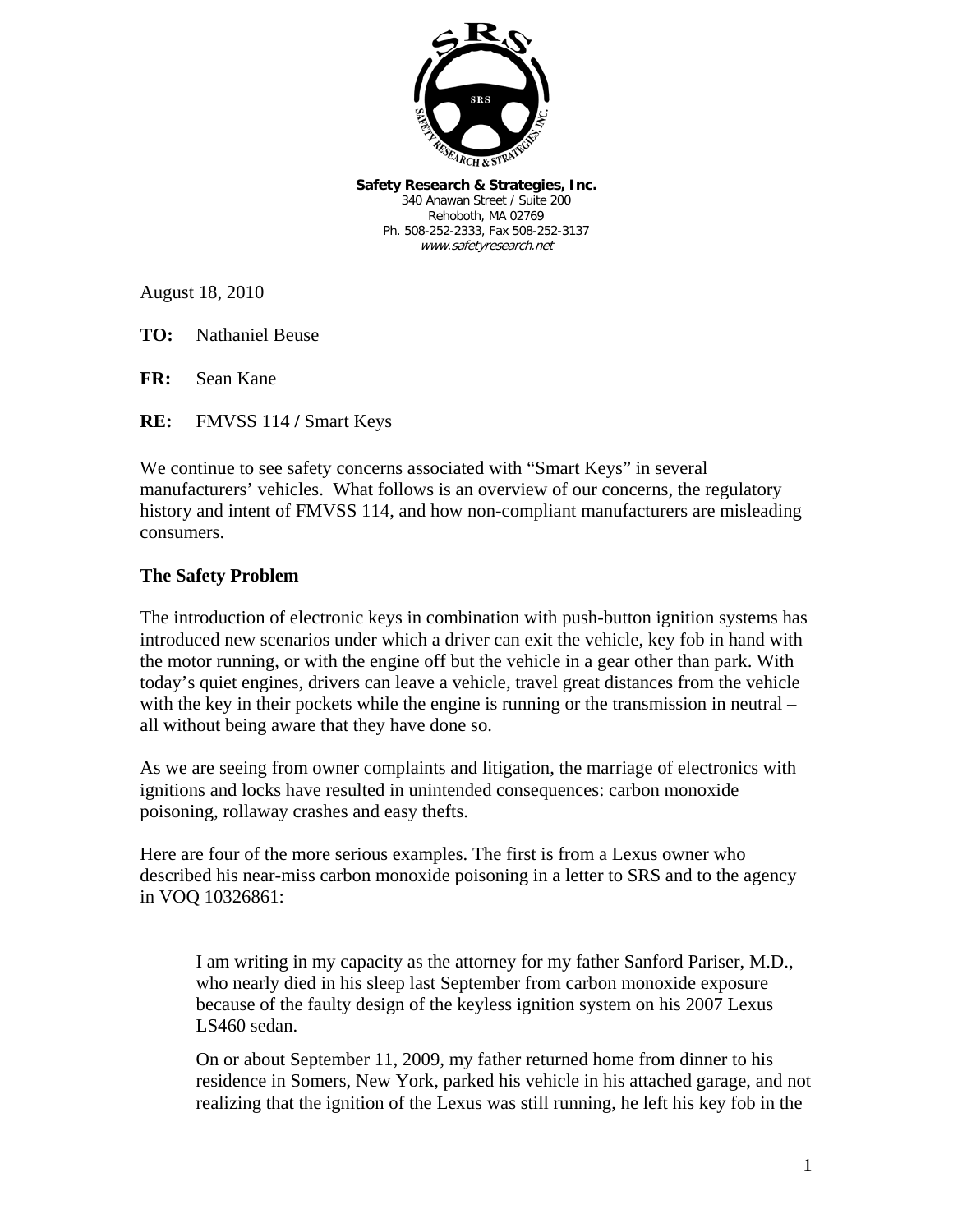car, exited the vehicle, closed his electronic garage door, entered his house and eventually went to sleep for the evening.

He was awoken at about 2:15am by the sound of the carbon monoxide alarm located in the foyer inside his house, adjacent to the door leading into the garage. When he entered the garage, he discovered that the car's engine was still running, the garage was filled with noxious smoke, and the vehicle extremely hot to touch both inside and out. He opened the garage door to clear out the fumes and shut down the engine using the key fob which was inside the car.

This incident was not reported to the local police or fire department."

"My father and I believe that the faulty design of the Lexus keyless ignition system contributed directly to this incident in two ways:

- (i) When he opened the door to exit his vehicle, no alarm or other warning sound alerted my father to the fact that the engine was still running, as would be the case with conventional ignition systems, where a warning sound alerts the driver upon opening the door that the key remains in the ignition whether or not the engine is still running. This is particularly problematic for the Lexus LS460, which was promoted by Lexus for having a nearly silent engine; and
- (ii) Even after my father unwittingly exited his vehicle with the engine still running, the engine kept running indefinitely. We believe that under such circumstances, the engine of an idling vehicle should cut off after some predetermined period of time.

My father tells me that he has experienced similar, albeit less potentially fatal problems with the Lexus keyless ignition and the failure of the vehicle to cause an alarm to sound when exiting the vehicle when the engine was still running. On several occasions, he has parked and exited the vehicle with the key fob in his possession, only to find that he is unable to lock the doors because the engine was left running. Apparently, the inability to lock the doors of the car with the key fob when the engine remains running is the only safeguard in this situation, and one that provides no safety when, as is the case with the Somers incident, the fob remains inside the car parked in a locked garage. My father has come to discover that this is a common problem among Lexus owners equipped with keyless ignition systems. "

Another situation involving a 2009 Nissan Altima that resulted in an injury was reported to NHTSA (see VOQ 10248971):

"A traffic officer and (sic) investigated an incident where a vehicle owner was run over by his vehicle. The vehicle does not have a physical key to operate the vehicle. There is an electronic 'key' and a push button start/shut off switch. The driver parked the vehicle in a driveway with a steep grade. The vehicle was left in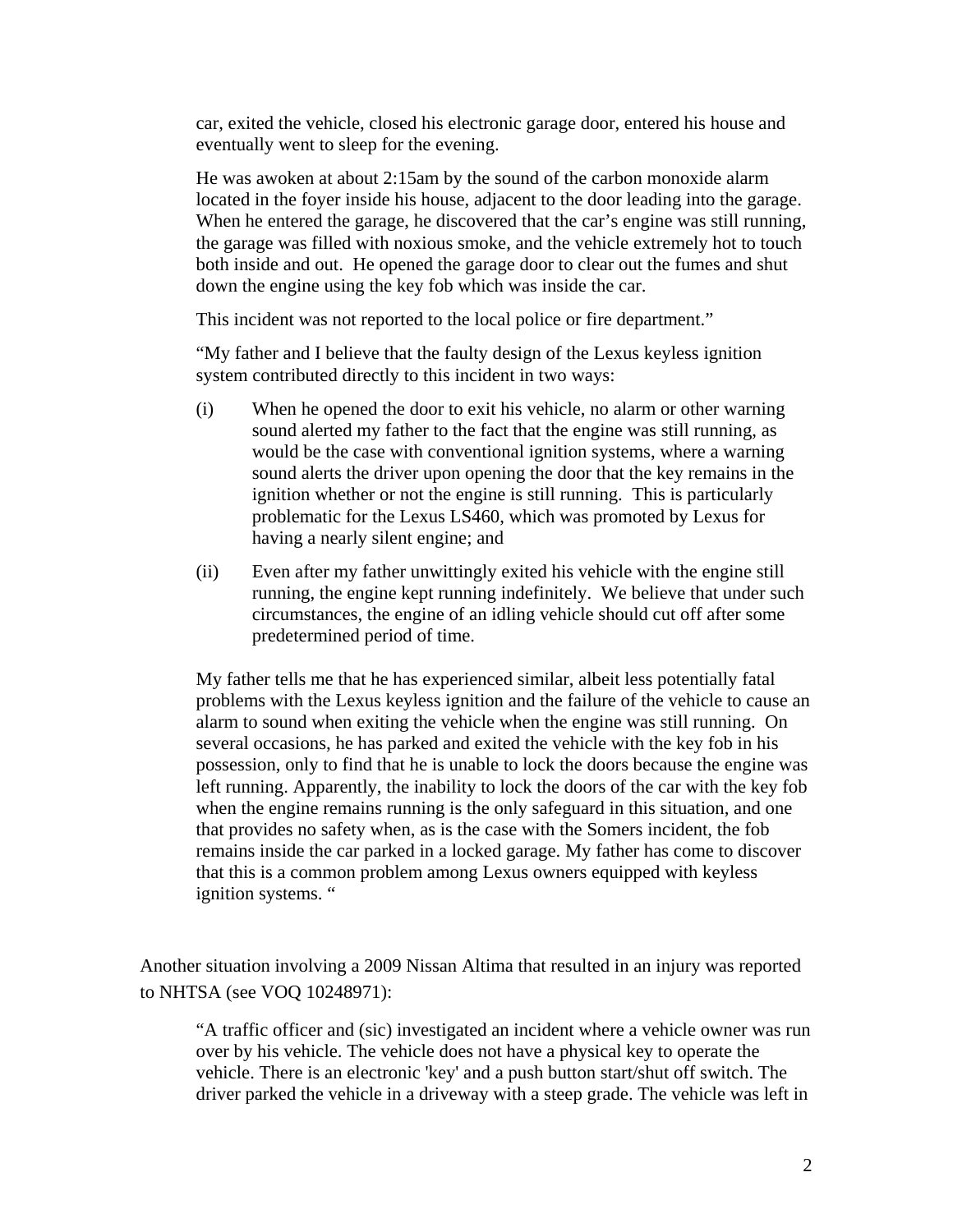'drive' with the engine off. The driver exited and started to walk away from the vehicle. The vehicle started to roll backwards, down the driveway. The driver ran to the vehicle to try to stop it and was run over by the vehicle. It is possible to park the vehicle, shut the engine off and exit the vehicle with the transmission any gear selection (sic) and exit the vehicle. This is the second incident with this same model vehicle, but different years, that the engine was shut off, the transmission was left in drive and the vehicle ran over the driver. In both instances the vehicle was owned by the driver for a short time. \*TR"

### [*Note: We are also aware of at least one serious injury rollaway case involving a Nissan*.]

In addition we are aware of a third incident involving a 2008 Lexus ES350 in which the vehicle was inadvertently left running in his garage. He exited the vehicle with the key fob and was later found dead and his partner was severely brain injured as a result of carbon monoxide poisoning.

Finally, the owner of a Hyundai Genesis complained about a near-miss crash involving the Smart Key in his vehicle (VOQ) 10296611). In correspondence to the dealership, which was submitted to NHTSA, the owner describes the incident:

"Attached is a rather bad copy of the Hyundai Genesis manual, page 5-11, paragraph 1 'With the Smart Key' which states in part, 'You can not turn the engine off without the transmission shift lever in the P (Park) position.' This is contrary to what we have been told by Hyundai and contrary to how the gear shift system functions in our car. Regarding the problem we have been discussing how easy it is to become distracted, in a rush, or whatever and stop the engine while still in Drive, which we have done on several occasions. Further, it is impossible at that point to push the gear lever to Park once the engine has been turned off. It will only shift to N (Neutral), creating an even more dangerous situation. (REDACTED) may have explained to you what recently happened. We had parked in a sloped parking lot in a restaurant where he was to drop something off and was in a bit of a rush" He inadvertantly (sic) neglected to put the car in Park before he turned off the engine" I was seated in the passenger seat, waiting for him to return when I felt the sensation of the car moving, backwards. Having experienced the problem before, I immediately knew what had happened. As a "conditioned response", I pushed the car into neutral with the intention of starting the engine before putting it into Park. Too late I realized I had to have my foot on the brake before it would start. I literally (sic) dove over the console to stop the car which by this time was picking up speed. Luckily, all was brought under control before anything got out of hand but it did cause a bit of a scare.

Some manufacturers have recognized that allowing the driver to exit the vehicle with the key fob, without turning off the engine or putting the vehicle in park is a problem. In September 2008, Chrysler recalled 6,636 MY 2008-2009 Dodge Challenger vehicles equipped with automatic transmissions and "Keyless Go" option, because they failed to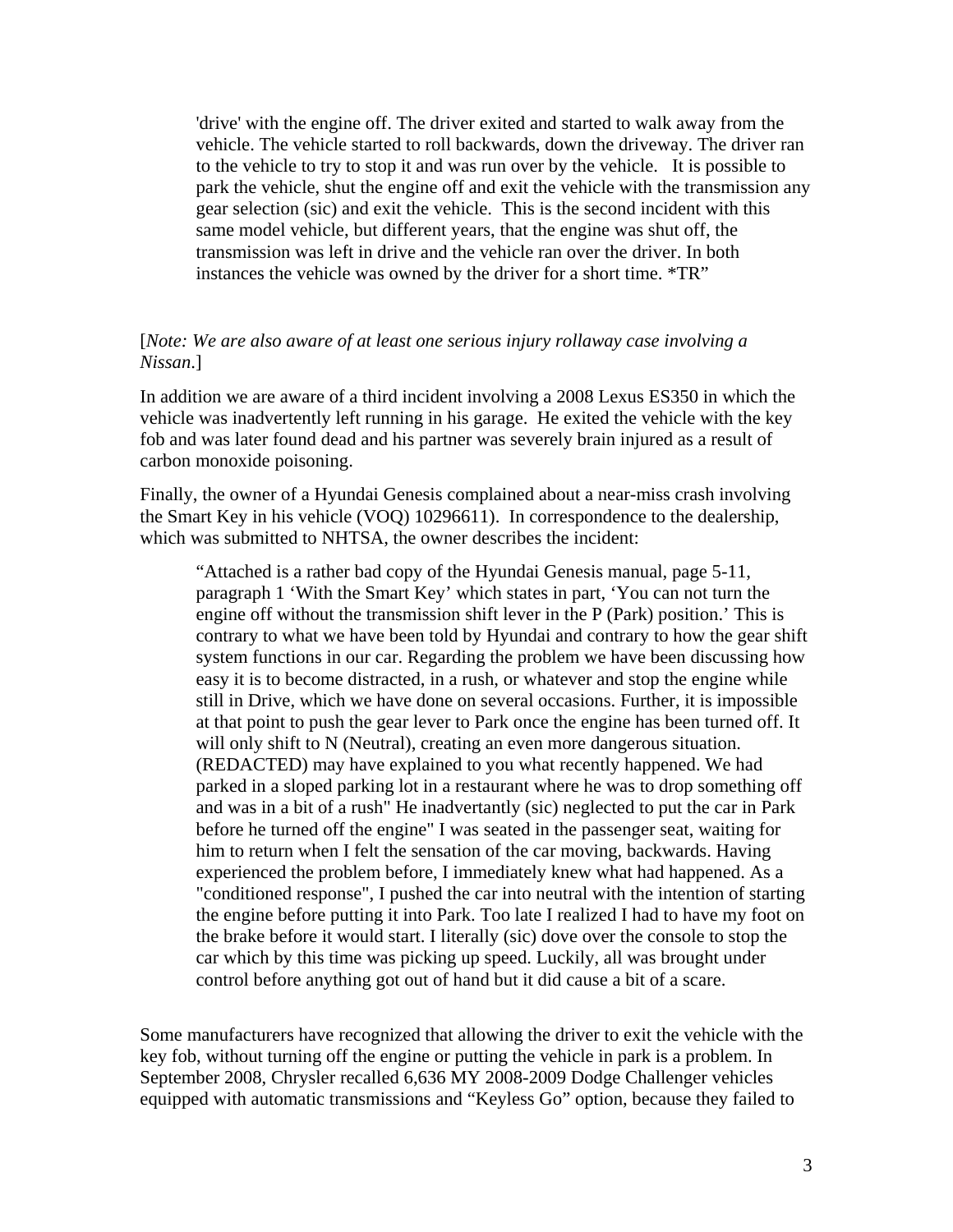conform to the requirements of Federal Motor Vehicle Safety Standard No. 114 "Theft Prevention."<sup>[1](#page-3-0)</sup> According to Chrysler's non-compliance and defect report, a driver could depress the stop/start button and turn off the engine when the vehicle was not in park, take the fob and exit the vehicle. Chrysler recognized this sequence of events as a clear violation of the standard, which "specifies vehicle performance requirements intended to reduce the incidence of crashes resulting from theft and accidental rollaway of motor vehicles." Under FMVSS 114, a driver cannot remove a vehicle key without the engine off and the vehicle's automatic transmission in the Park position – or become automatically locked in the Park position.

Chrysler's remedy included a reprogramming of the wireless ignition module so that the engine can only be turned off when the transmission and gear selector is in the Park position.

Other manufacturers and testing labs, however, appear to have relied on out-dated interpretations of FMVSS 114, rather than the rule itself, and these vehicles are being sold and incorporated into the U.S. fleet without a correction or the implementation of longstanding protections.

## **A Brief History of the Rule**

The Federal Highway Administration first proposed adding a theft protection standard— FMVSS 114—in December 1967.<sup>[2](#page-3-1)</sup> The proposal emanated from concerns that stolen vehicles constituted a major safety hazard because unauthorized drivers were more likely to initiate crashes.

The agency's first proposal would have required cars to be equipped with devices to remind drivers to remove keys when leaving their vehicle and require manufactures to use a large number of locking system combinations to prevent use of master keys for theft. The rule was officially established on April 27, 1968, and became effective in January 1970. The rule remained substantially unchanged from the proposal and reiterated the safety concerns related to vehicle theft.<sup>[3](#page-3-2)</sup> By 1980, the anti-theft rule had been tweaked and expanded to include light trucks and multipurpose passenger vehicles (MPV's) whose GVWR is 10,000 pounds or less.<sup>[4](#page-3-3)</sup>

Eight years later, the agency proposed amending the rule to encompass the problem of rollaway vehicles. In 1988, the agency's Notice of Proposed Rulemaking noted that it received complaints of accidents and injuries associated with steering wheel lock-up when a key is inadvertently removed as well as inadvertent actuation of the transmission gear shift lever in vehicles with automatic transmissions.<sup>[5](#page-3-4)</sup> The latter, the agency said, "often results from children inadvertently moving the gear shift level [sic] from 'park' to

<span id="page-3-0"></span><sup>1</sup> Recall 08V458; Chrysler; September 4, 2008

<sup>&</sup>lt;sup>2</sup> December 28, 1967; 32 FR 20866; Docket 1-21<br><sup>3</sup> April 27, 1068: 32 EP 6471; Docket 1-21 No. 1

<span id="page-3-2"></span><span id="page-3-1"></span>April 27, 1968; 33 FR 6471; Docket 1-21-No.1

<span id="page-3-3"></span> $^{4}$  December 29, 1980; 45 FR 85450; Docket 1-21-No. 5<br> $^{5}$  April 5, 1088: 52 EP 11105; Docket 1.21 No. 7

<span id="page-3-4"></span> $<sup>5</sup>$  April 5, 1988; 53 FR 11105; Docket 1-21-No. 7</sup>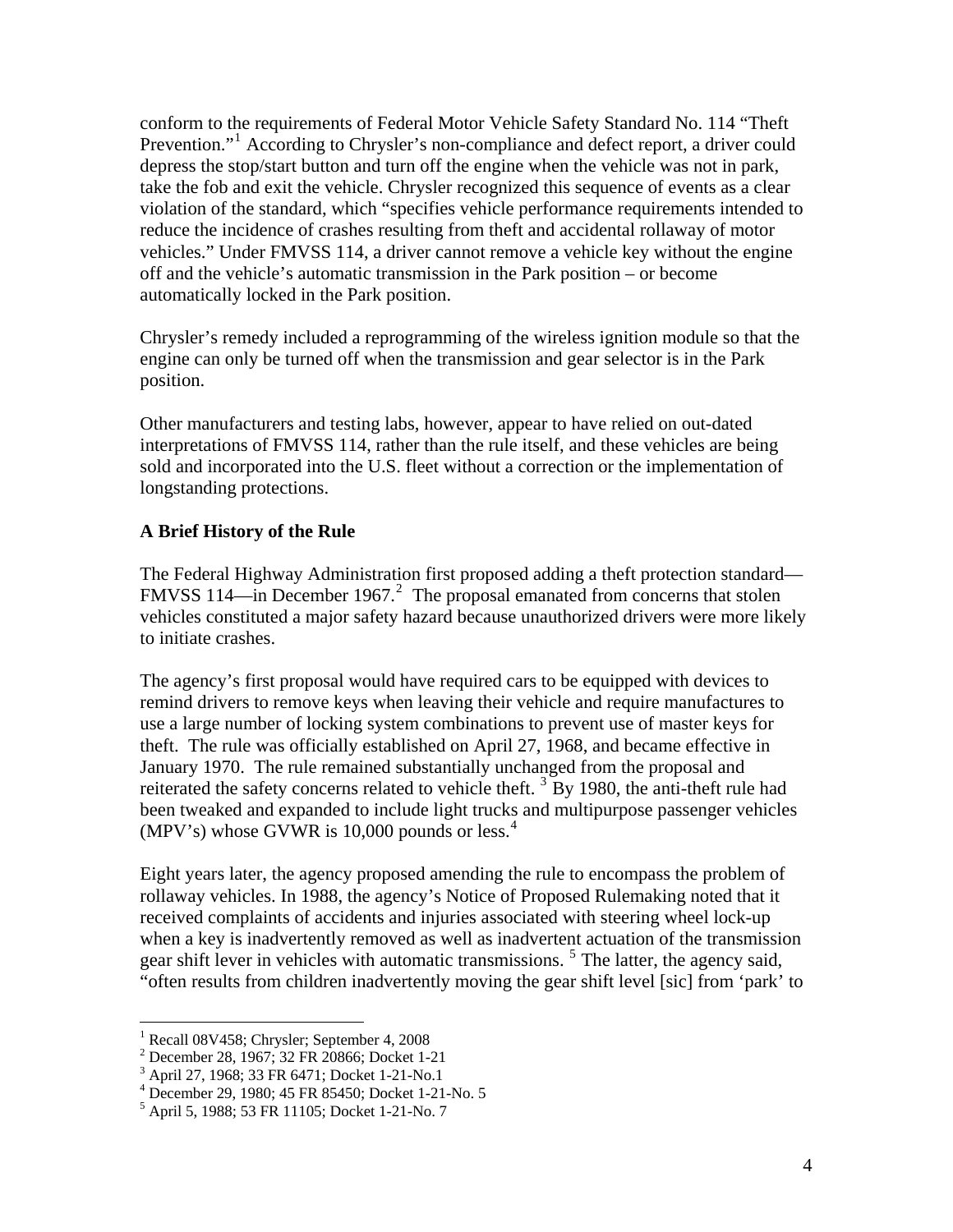'neutral' in a stationary vehicle with the ignition turned off. The vehicle then rolls away. Most inadvertent gear shift accidents involve property damage only. However, there have been several reports of recent cases resulting in serious or fatal injuries. In these cases, a child inside the vehicle inadvertently moved the gear shift level [sic], and the vehicle rolled out of control injuring or killing a child inside or outside the vehicle."[6](#page-4-0)

The proposed amendment would have required gear shift lever locks on automatic transmissions in place of the then-current requirement, which allowed for a steering column or gear shift lever lock, or both. The proposed requirement would have prevented shifting the transmission after the key was removed and locking the gearshift or steering column while the vehicle is in motion.<sup>[7](#page-4-1)</sup>

Two years later, the agency issued a Final Rule.<sup>[8](#page-4-2)</sup> FMVSS 114 now required vehicles with automatic transmissions that have a Park position to have a key-locking system that prevented removal of the key unless the transmission was locked in Park or became locked in Park as the direct result of removing the key.<sup>[9](#page-4-3)</sup> This requirement became effective for vehicles manufactured after September 1, 1992. The proposal to prevent steering lock-up was not adopted in the final rule, but the agency noted that the amendment to prevent transmission lever shifting would also serve to prevent the removal of the key while the vehicle was in motion, because the amendment allowed key removal only when the transmission is in Park.

In the early 1990s, the agency began to field inquiries from manufacturers asking how FMVSS 114 would affect the development of keyless/electronic ignition systems.

In August 2005, NHTSA decided to address these new systems. It published a notice of proposed rulemaking to amend the theft protection standard to reflect technological advances since the standard was last amended.<sup>[10](#page-4-4)</sup> After receiving several petitions from manufacturers requesting confirmation that their new systems were in compliance, NHTSA acknowledged that the regulatory language had become outdated and incompatible with key locking systems that employ electronic codes to lock and unlock the vehicle and to turn on the engine. The agency proposed to reorganize the regulation to separate the text involving theft protection from those intended to prevent unintended rollaway. It also wanted to simplify the language, redefine the word "key" to better reflect electronic codes and other locking devices and remove provisions that unnecessarily restrict design – such as the provision allowing only override systems that prevent steering before the key can be released or the transmission lever can be shifted.

On April 7, 2006, NHTSA issued a final rule to address comments and amend the theft protection standard as proposed in the August 2005 NPRM.<sup>[11](#page-4-5)</sup> NHTSA declined to drop

<span id="page-4-0"></span><sup>6</sup> April 5, 1988; 53 FR 11105; Docket 1-21-No. 7

<sup>&</sup>lt;sup>7</sup> April 5, 1988; 53 FR 11105; Docket 1-21-No. 7<sup>8</sup> May 20, 1000: 55 ED 21968; Docket 1.21 No. 0.

<span id="page-4-2"></span><span id="page-4-1"></span><sup>&</sup>lt;sup>8</sup> May 30,1990; 55 FR 21868; Docket 1-21-No.-9<br><sup>9</sup> May 30,1990; 55 FR 21868; Docket 1-21-No.-9

<span id="page-4-4"></span><span id="page-4-3"></span><sup>&</sup>lt;sup>10</sup> August 17, 2005; 70 FR 48362; Docket 2005-22093

<span id="page-4-5"></span><sup>&</sup>lt;sup>11</sup> April 7, 2006; 91 FR 17755; Docket 2005-22093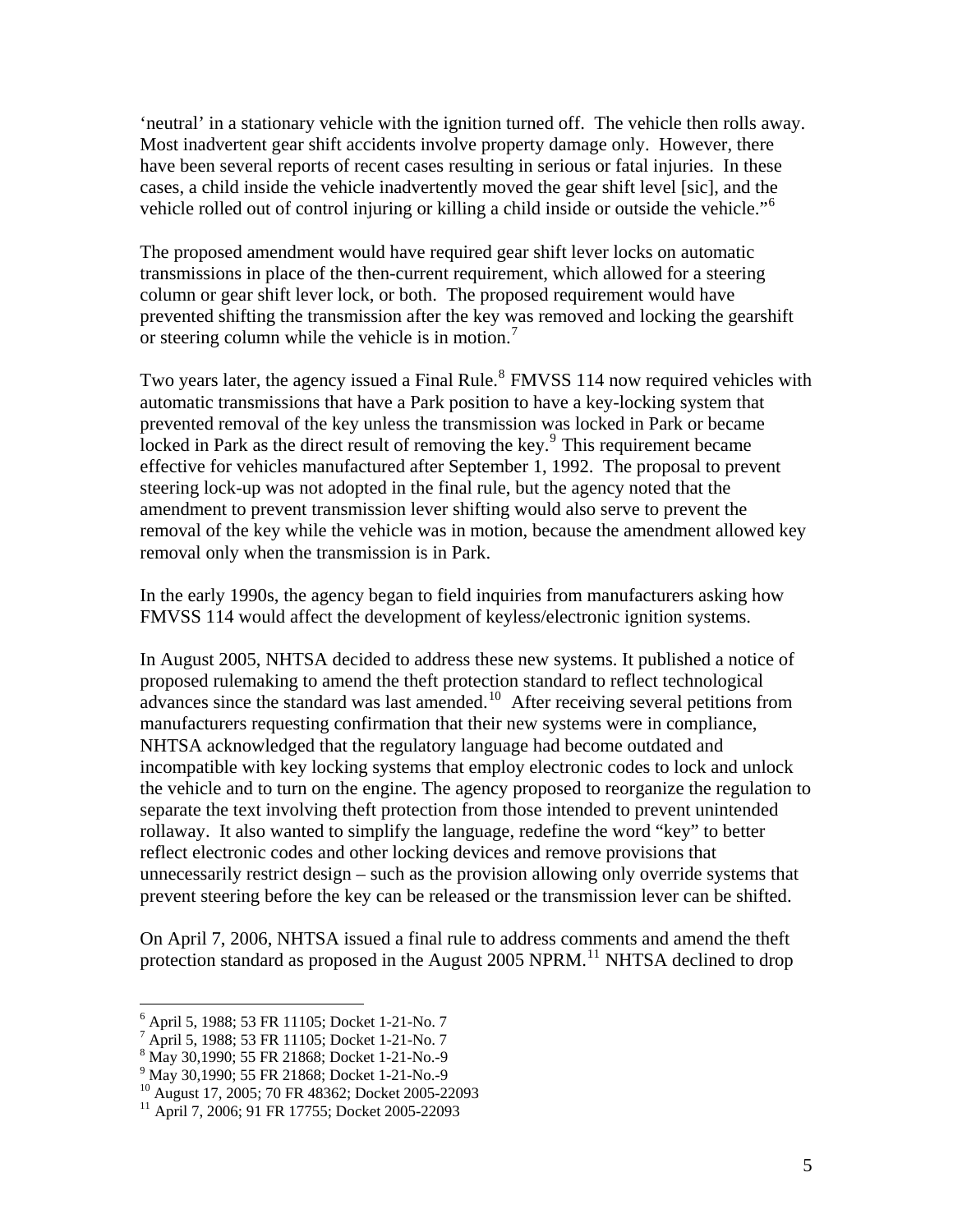the audible warning requirement, proposed by the Alliance of Automobile Manufacturers, because the current fleet uniformly already employed audible warnings, and the agency said, it was unaware of any vehicles in production using a non-audible notification method.

## **Intent of FMVSS 114**

For two decades, FMVSS 114 has clearly served a two-fold purpose: to prevent auto theft and to prevent vehicle rollaways caused by the inadvertent actuation of the shift lever. The anti-theft purpose has been a part of the rule since 1970, and rollaway prevention became a feature of a 1988 Final Rule. The crux of those protections has been preventing drivers from leaving keys in their vehicles or in a state that rendered vehicles vulnerable to unintentional movement and theft.

Today the scope and purpose of the standard is codified thus: "This standard specifies vehicle performance requirements intended to reduce the incidence of crashes resulting from theft and accidental rollaway of motor vehicles. S2. *Purpose.* The purpose of this standard is to decrease the likelihood that a vehicle is stolen, or accidentally set in motion." $^{12}$  $^{12}$  $^{12}$ 

Both intentions were firmly rooted in safety concerns. From the rule's inception, the agency argued that this rule would reduce injuries and deaths caused by auto theft. In establishing the standard, the agency cited a Department of Justice study that 94,000 stolen cars were in accidents in 1966 and more than 18,000 of these incidents resulted in injury to one or more people. According to the report, the crash rate for stolen cars was some 200 times greater than the normal crash rate for non-stolen vehicles.<sup>[13](#page-5-1)</sup> This standard would clearly benefit safety, by reducing the number of stolen vehicles, the agency argued.

Again, in 1988, when the agency sought to broaden the standard to include a countermeasure to vehicle rollaway, the agency produced statistical evidence that such incidents were compromising auto safety.

That final rule discussed the safety need for transmission shift locks and noted that the agency calculated that there are "roughly 400 to 800 relevant injury producing transmission lever shifting accidents each year (based on the Agran study)." NHTSA also noted that transmission lever inadvertent actuation presents a significant safety risk and the agency has a "special obligation to reduce injuries involving children." <sup>[14](#page-5-2)</sup>

In a subsequent 1994 FMVSS 114 rulemaking, in which NHTSA proposed to amend the regulation to prevent key removal only when the shift lever or other shifting mechanism is fully placed in any designated shift position other than "park." the agency explained:

1

<span id="page-5-0"></span><sup>12</sup> April 7, 2006; 91 FR 17755; Docket 2005-22093

<span id="page-5-1"></span><sup>&</sup>lt;sup>13</sup> April 27, 1968; 33 FR 6471; Docket 1-21-No.1

<span id="page-5-2"></span><sup>&</sup>lt;sup>14</sup> April 5, 1988; 53 FR 11105; Docket 1-21-No. 7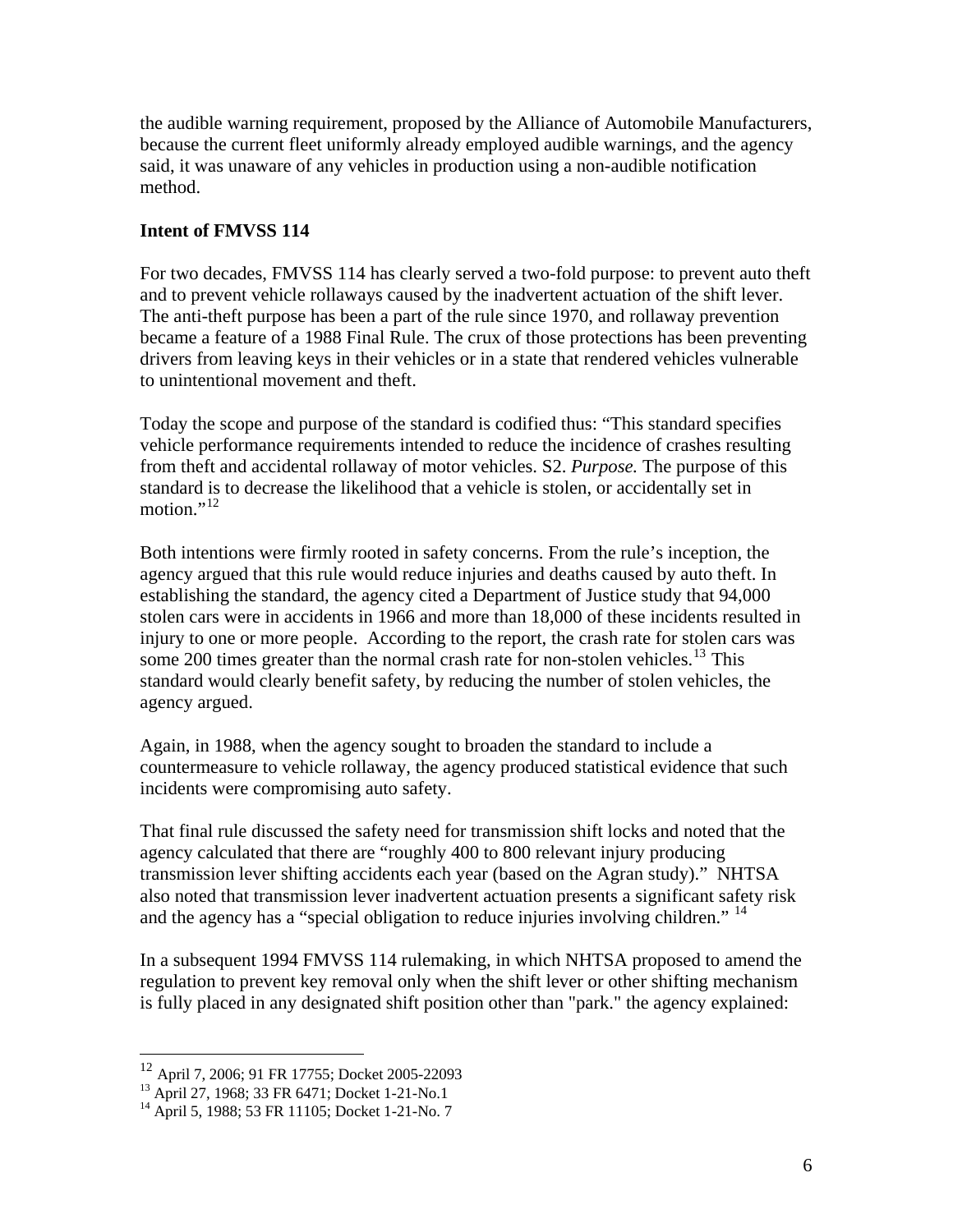"In adopting the amendment, the agency explained that a study focusing on childinjuring rollaway accidents in Orange County, California demonstrated that injuries caused by rolling vehicles posed a significant safety problem. That study uncovered nine cases of children releasing the brake or moving the transmission shift lever, or both, causing a parked vehicle to roll and injure the child operating the controls or children near the vehicle."<sup>[15](#page-6-0)</sup>

The agency reiterated this intent in the June 1995 Final Rule: "The purpose of this requirement is to prevent rollaway crashes caused by unattended children pulling the transmission lever out of park."<sup>[16](#page-6-1)</sup>

In 2006, when the agency modified the rule again to accommodate the introduction of various electronic key systems, it again affirmed the rule's intent: "Our safety standard on theft protection specifies vehicle performance requirements intended to reduce the incidence of crashes resulting from theft and accidental rollaway of motor vehicles."<sup>[17](#page-6-2)</sup>

Regardless of how the vehicle key is constructed – be it metal or digital – the operator must physically place the transmission into "Park" to remove the key – or the transmission must automatically lock the vehicle in "Park," if the transmission is in any other position when the vehicle is turned off. As the agency noted in the 2005 Final Rule:

"Systems using an electronic code instead of conventional key would satisfy the rollaway prevention provisions if the code remained in the vehicle until the transmission gear is locked in the "park" position."<sup>[18](#page-6-3)</sup>

Explicit in those safety-based arguments was an acknowledgement of the human factors that helped to create those hazards. In promulgating FMVSS 114, the agency dismissed manufacturers' suggestions that a device to warn the driver that the key was still in the vehicle was unnecessary thus:

"It is, of course, the operator's responsibility to remove the key when the car is left unattended, and drivers should continue to be exhorted to take this elementary precaution. Nevertheless, many do not, and the interest of safety would be promoted by the existence of a visible or audible warning device on the car, reminding the driver when he has neglected his responsibility. This is an instance in which engineering of vehicles is more likely to have an immediate beneficial impact than a long-range process of mass education."<sup>[19](#page-6-4)</sup>

In 2005, when the agency made the last round of amendments, it again rejected the Alliance of Automobile Manufacturers argument that an audible telltale was not necessary, based on human factors:

<sup>&</sup>lt;sup>15</sup> Docket 1-21, Notice 12; May 14, 1994

<span id="page-6-1"></span><span id="page-6-0"></span><sup>16</sup> Docket 1-21-Notice 13; June 7, 1995

<sup>17</sup> Docket 2005-22093; April 7, 2006

<span id="page-6-3"></span><span id="page-6-2"></span><sup>18</sup> Docket 2005-22093; April 7, 2006

<span id="page-6-4"></span><sup>19</sup> April 27, 1968; 33 FR 6471; Docket 1-21-No.1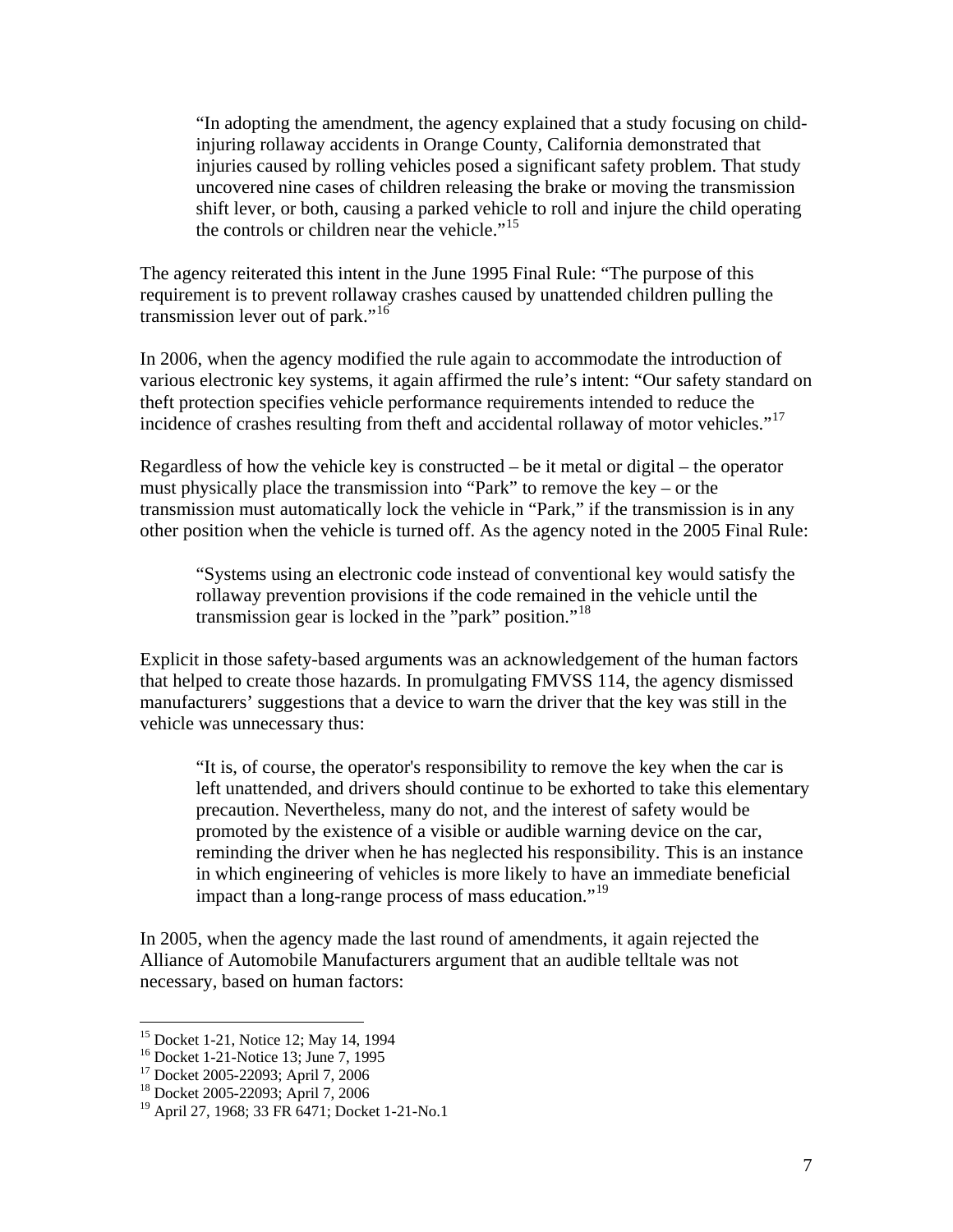"A warning must be sufficient to catch a driver's attention before he or she exits the vehicle without the keys. For example, a visual dashboard telltale might be insufficient to accomplish this goal. We believe that it is necessary to carefully examine the alternatives to audible warnings in order to make sure that they are effective in reducing likelihood of drivers leaving their keys in the vehicle."

For these reasons, the rule makes two demands on key systems. One, the vehicle must be locked in park before the key is removed or, must automatically lock in place when the key is removed. Two, once the key is removed, normal activation of the vehicle's engine or motor; and either steering, or forward self-mobility, of the vehicle, or both must be prevented.

#### **Definition of Key**

Originally, the key was defined solely according to its security function: "'Key' includes any other device designed and constructed to provide a method for operating a locking system which is designed and constructed to be operated by that device.<sup> $20$ </sup>

This definition remained in place until 2005, when the agency amended FMVSS 114 to reflect the new, electronic systems. In its Final Rule, the agency clearly defined the key simply, and, again only in relation to one function. Under the current FMVSS 114 S4 definition:

*"Key* means a physical device or an electronic code which, when inserted into the starting system (by physical or electronic means), *enables the vehicle operator to activate the engine or motor."* 

In other words, the key is what starts the vehicle.

Under the S4 definition, the fob – which is the physical manifestation of electronicallybased ignition/locking systems – constitutes the key, because without it, you can not start the vehicle. The code may be the digital realization of indents on a metal key, but it is housed in that fob. And, to extend the comparison, you cannot start a vehicle with a metal key by the indents alone, you need the entire device to make the key work. The fob delivers the code that is specific to a particular vehicle. You can not use your fob to open or operate any vehicle other than your own. You can not start the vehicle by whispering the computer code into the ignition slot. You must deliver it via the fob. It is, therefore, the vehicle key.

In many real world instances, vehicles with electronically based systems have, in essence, two keys. One is the physical fob, which delivers the electronic code to the vehicle. You must use this key to start the vehicle. (And thus, by regulation, is the actual key.) Once the fob delivers the code to the vehicle, its role as the "key" ends. To "remove" the second "key" (the electronic code), you must put the vehicle in park, turn off the engine

<u>.</u>

<span id="page-7-0"></span><sup>20</sup> April 27, 1968; 33 FR 6471; Docket 1-21-No.1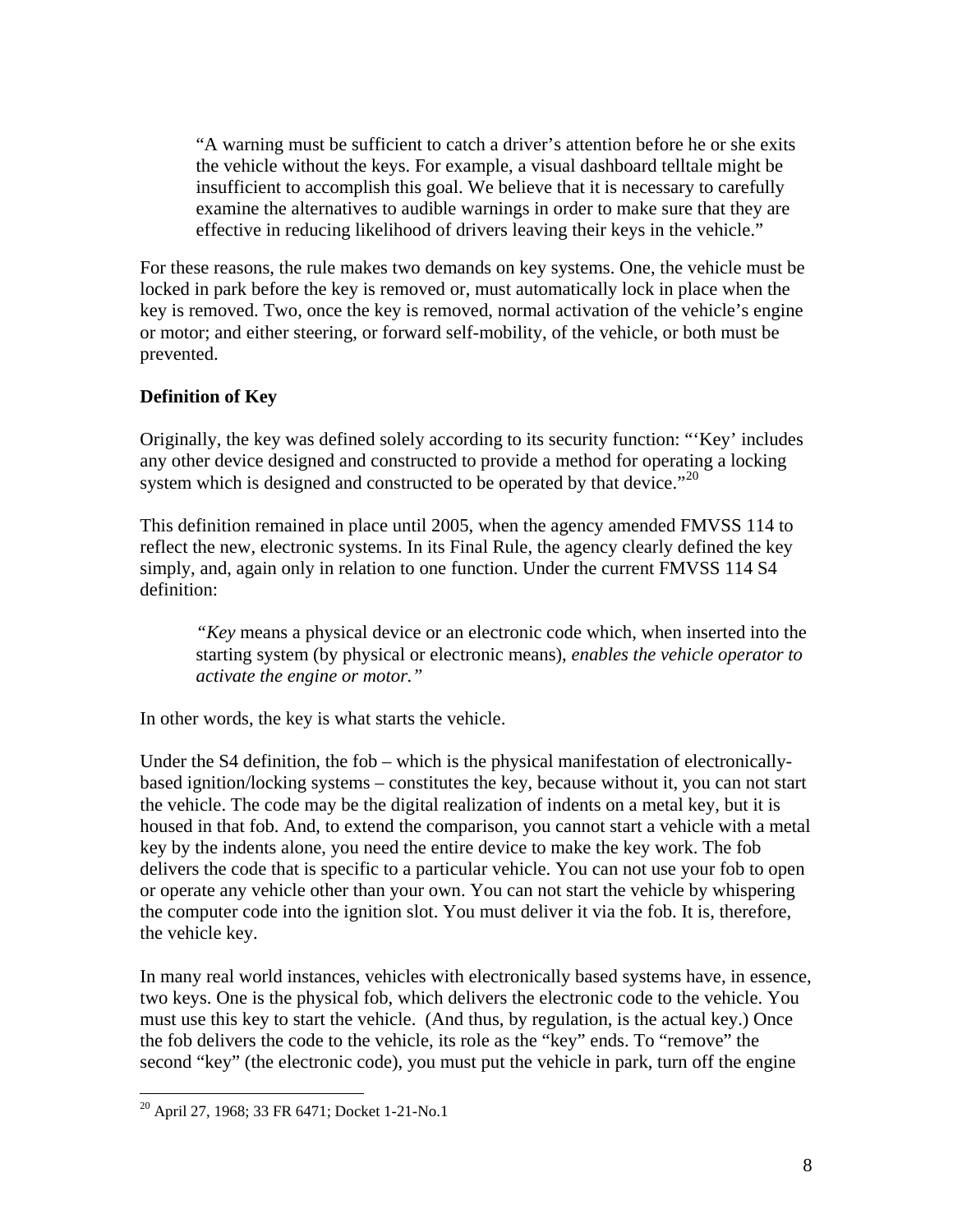and open the driver's door, or a similar sequence involving killing the engine and putting the vehicle in park. The fob, which must be used to start the vehicle, has no role in turning off the vehicle.

The plain meaning of the text does not allow a two-part key. The key is simply what starts the vehicle and you can not separate the code from its physical housing and start a vehicle.

# **Interpretation Letters**

The interpretation letters sketch the evolution of electronic keys and FMVSS 114 compliance. From 1992 to 2005, the agency provided guidance on several occasions on electronic key systems.

General Motors appears to be the first manufacturer to seek the agency guidance in developing an electronic lock/ignition system. In 1992, it wrote to the agency describing its new system: $^{21}$  $^{21}$  $^{21}$ 

"This electronic key locking system would be operated by a key (an electronic code) entered and removed by the operator. When the key is entered into the locking system by the operator, a match is made with an electronic code stored in the system's memory. This match is analogous to the tumblers of a conventional lock cylinder matching the cut of a conventional key.

When a correct key match occurs, the person could then move the locking system out of the lock position to other positions such as accessory, off, on, or start, in order to activate the vehicle's engine, motor, or accessories.

With the locking system out of the lock position, the transmission can be shifted out of the "PARK" position in order to operate the vehicle. The transmission shift lever must be returned to the "PARK" position in order to place the locking system back into the lock position.

Placement of the locking system back into the lock position by the operator would automatically cause removal of the key from the system. At that time, re-entry of the correct key (electronic code) would be necessary to operate the vehicle." $^{22}$  $^{22}$  $^{22}$ 

In its reply to GM in May of that year, NHTSA opened the door to the two-part key. It agreed that "an electronic code which is entered into a locking ignition system by the vehicle operator to permit operation of the system comes within this definition." The agency also affirmed that GM could engineer the backend of the system, as described ("Removal of the key would occur when the locking system is placed back into the

<span id="page-8-0"></span><sup>1</sup>  $^{21}$  Re: General Motors Corporation; FMVSS 114; Request for Interpretation; Stephen E. Selander --Attorney, GM Legal Staff; February 28, 1992

<span id="page-8-1"></span> $^{22}$  Letter to General Motors; Paul Jackson; NHTSA; May 22, 1992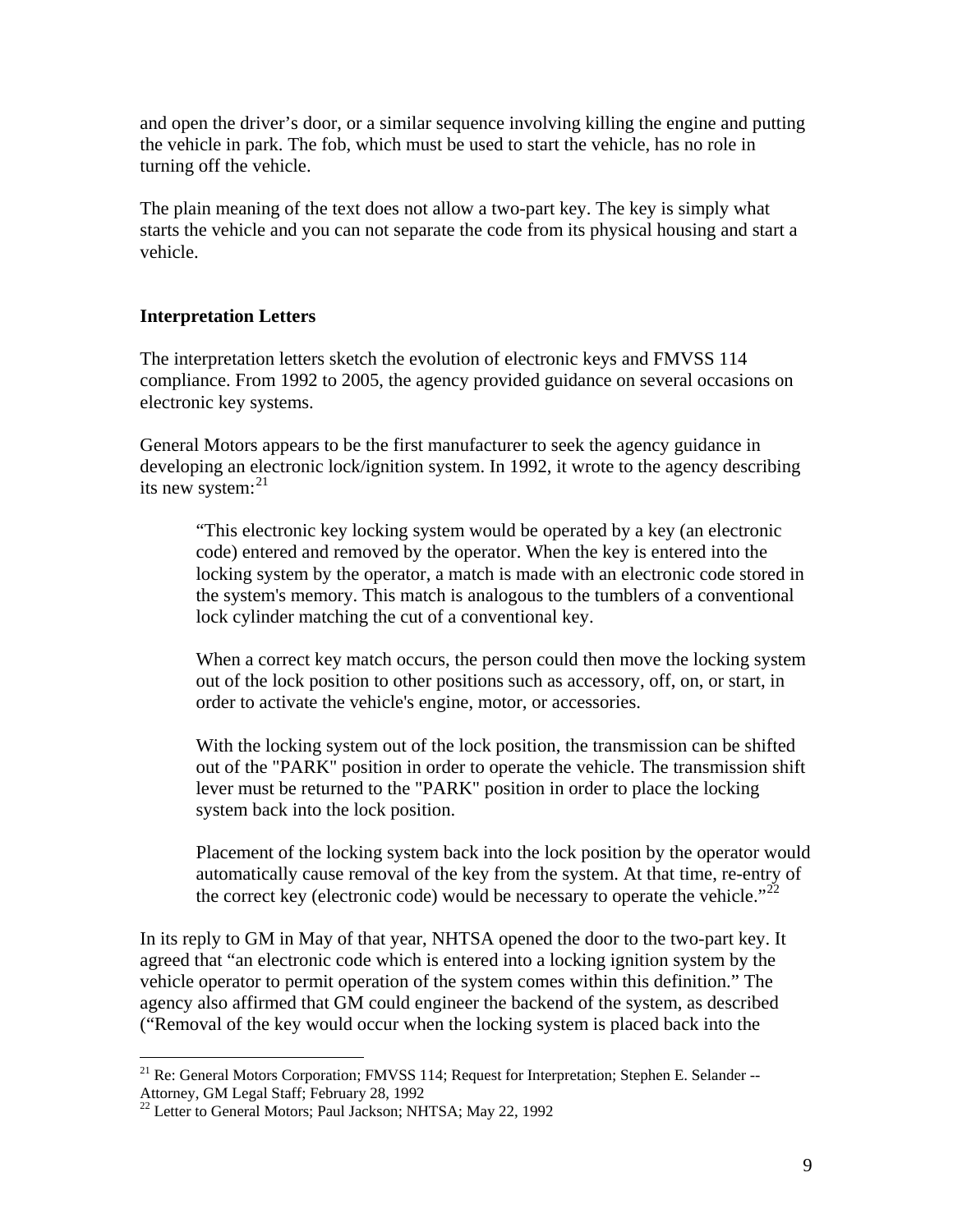"lock" position by the operator, since the electronic code is automatically removed from the system at that time and the vehicle will not operate unless the code is reentered.") – as long as the vehicle transmission was in the Park position or automatically locked in Park when the "key" was removed.

In 2002, in interpretation letter to unnamed automakers, the agency took its basic interpretation another step.<sup>[23](#page-9-0)</sup> Chief Counsel Jacqueline Glassman affirmed that a similar system complied with FMVSS 114 – even though, "the removal of the "Smart Key" from the running vehicle would have no effect on the vehicle's operation until the engine is stopped."

Further, even as Glassman stated that the system as described was compliant, she acknowledged the human factors problem associated with such systems:

"We observe that if the 'Smart Key' device remained in the car. e.g. in the pocket of a jacket laying on the seat, a person would need only turn the ignition switch knob to start the engine. It appears to us that, with systems of this kind, there would be, in the absence of some kind of a warning, a greater likelihood of drivers inadvertently leaving a 'Smart Key' device in the car than with a traditional key. This is because the driver must physically touch a traditional key, unlike the "Smart Key" device, as part of turning off the engine. You and/or the vehicle manufacturer may wish to consider whether there are any practicable means of reducing the possibility of drivers inadvertently leaving their 'Smart Key' devices in the car."<sup>[24](#page-9-1)</sup>

When narrowly construed, these interpretations make some sense. After all, a driver cannot remove a conventional key without turning off the engine and placing the vehicle in park. However, these interpretations have also allowed automakers to create a virtual key for the purposes of compliance, while telling the consumer that the key was the physical fob.

These interpretations, however, were rendered moot after April 7, 2006, when NHTSA passed a Final Rule redefining the key as that which starts the vehicle.

# **Testing**

 $\overline{a}$ 

At least five FMVSS 114 compliance tests have been conducted since 2000 in which the vehicle used an electronic key fob. Four were conducted by General Testing Labs (2009 Hyundai Genesis; a 2009 Cadillac CTS; 2009 Lexus ES 350; and the 2009 Nissan Altima). One was conducted by Calspan (2008 Toyota Hybrid Highlander). Using the interpretations, instead of the plain text of the regulation, all of the vehicles were judged as compliant. Some of the vehicles have an immobilizer that allegedly prevents the

<span id="page-9-0"></span> $^{23}$  Case 4:09-cv-03660-SBA Document15-2; Letter to Unnamed Manufacturer; NHTSA; Jacqueline Glassman; August 15, 2002

<span id="page-9-1"></span><sup>&</sup>lt;sup>24</sup> Case 4:09-cv-03660-SBA Document15-2; Letter to Unnamed Manufacturer; NHTSA; Jacqueline Glassman; August 15, 2002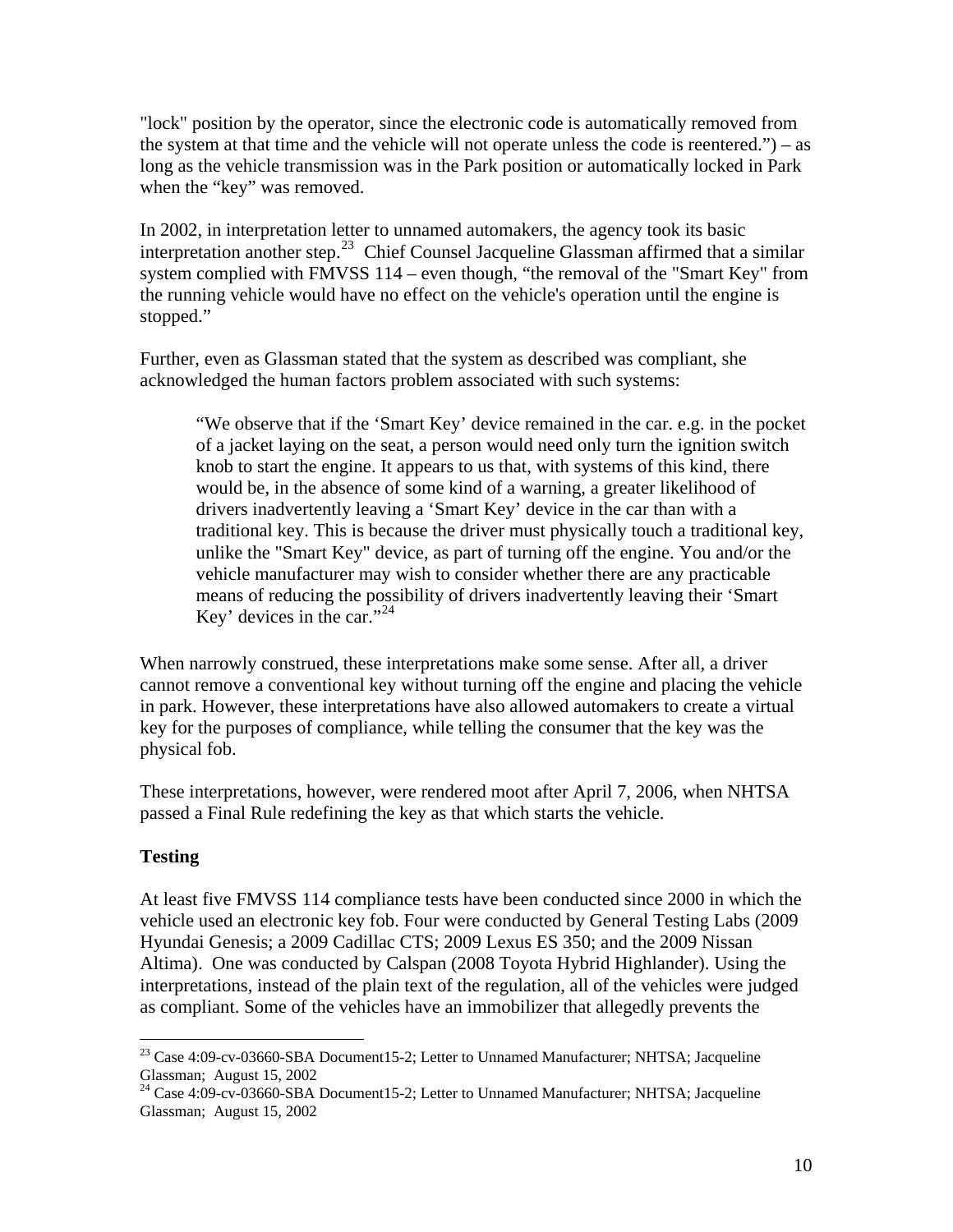vehicle from moving if the fob is removed from the interior of the vehicle or a short distance from the exterior of the vehicle (Hyundai and Cadillac). But two of the tested vehicles have "two-part" keys, in which the fob is used to start the vehicle, but plays no role in turning the vehicle off.

Of the five tests, the Altima is the only one to include the language: "The physical key device can be removed from vehicle, but the stored key code stays in memory until vehicle is in park, turned off, and the door is opened."<sup>[25](#page-10-0)</sup>

As noted in the GTL report of the 2009 Altima:

"The physical key device can be removed from vehicle, but the stored key code stays in memory until vehicle is in park, turned off, and the door is opened."<sup>[26](#page-10-1)</sup>

The Hyundai Genesis is said to have a similar system:

"The electronic key is inserted into the starting system when (1) The key device is inside the vehicle and (2) The operator pushes the start/stop button.<sup>[27](#page-10-2)</sup> The key is removed from the starting system the transmission is in "park" position; the engine is shut off; and a door is opened (in that order). In fact, the testers took special note that the fob was not used to turn off the vehicle.: "If key device is removed from vehicle while engine is running, steering and driving are unaffected until the first time the engine is turned off, at which time the engine cannot be re-started and steering locks."<sup>[28](#page-10-3)</sup>

We examined a 2006 Murano with a CVT, a 2009 Murano and a 2010 Lexus RX350. And we demonstrated to our satisfaction that one can put these vehicles in neutral, turn off the engine, exit the vehicle with the fob and move a significant distance without the vehicle's automatically locking the transmission into Park. In some scenarios, the vehicle emitted an audio telltale to alert the driver when the key was not in the vehicle and the transmission was not in Park. Nonetheless, the driver was able to remove the key with the vehicle in neutral and it did not automatically lock in Park. The driver could start the vehicle, and hand the key to someone else, who could move a considerable distance from the vehicle, without it detecting the absence of the key.

We believe that these are clear violations of  $S5.2.1$ , which states:

 $\overline{a}$ 

"Except as specified in S5.2.3, the starting system required by S5.*1 must prevent key removal when tested according to the procedures in S6, unless the* 

<span id="page-10-0"></span><sup>&</sup>lt;sup>25</sup> Nissan Motor Co. Ltd. 2009 Nissan Altima, Passenger Car NHTSA No. C95202; FMVSS 114 Compliance Test; General Testing Laboratories; July 20, 2009

<span id="page-10-1"></span><sup>&</sup>lt;sup>26</sup> Nissan Motor Co. Ltd. 2009 Nissan Altima, Passenger Car NHTSA No. C95202; FMVSS 114 Compliance Test; General Testing Laboratories; July 20, 2009

<span id="page-10-2"></span><sup>&</sup>lt;sup>27</sup> Safety Compliance Testing For FMVSS No. 114 Theft Protection Hyundai Motor Company; 2009 Hyundai Genesis, General Testing Laboratories; July 7, 2009

<span id="page-10-3"></span><sup>&</sup>lt;sup>28</sup> Safety Compliance Testing For FMVSS No. 114 Theft Protection Hyundai Motor Company; 2009 Hyundai Genesis, General Testing Laboratories; July 7, 2009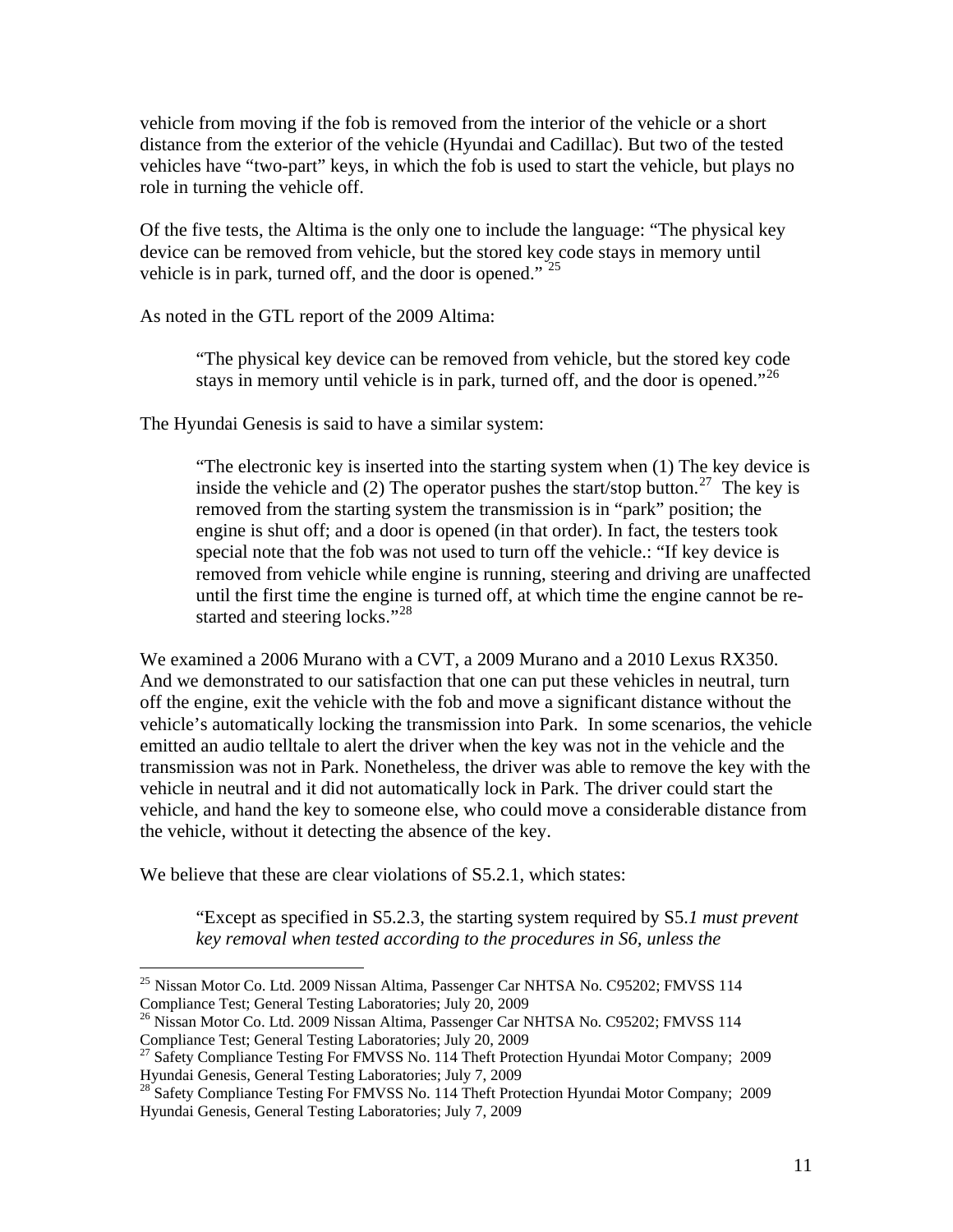*transmission or gear selection control is locked in ''park'' or becomes locked in ''park'' as a direct result of key removal."* 

Similarly, an examination of the Lexus RX identified scenarios that appear to violate FMVSS 114. First, the engine can be shut off and the vehicle can be exited, the key removed, and the transmission can be left in a gear other than Park. This vehicle can also be driven without obstacle when the key is not in the vehicle. A dash warning – "Key Not Detected" – illuminates when the vehicle is being driven and the key is not present in the vehicle. It is also interesting to note that the key can be removed from the vehicle and the "Key Not Detected" telltale will NOT illuminate if the driver remains in the vehicle and the driver's door is not opened. Thus, if the key were removed by a passenger or handed out though a window (intentionally or inadvertently) and the driver remains in place, the driver will have no indication that the key has been removed until he or she exits the vehicle. It appears that Toyota's design for the electronic two-part key removes the "key" based on the driver's door opening rather than the actual removal of the key.

## **Consumer Confusion**

Under the current scenarios, consumers may inadvertently leave an unattended vehicle running – vulnerable to theft, rollaway crashes and carbon monoxide poisoning – because they regard the fob as the key. Why? Manufacturers refer to the devices in their owner's manuals as keys and they do not appear to meet the intent of FMVSS 114 which is intended to prevent these hazards.

For example, throughout the 2009 Murano owner's manual, the fob is called the "Intelligent Key," and the manual does not distinguish or separate the code from the fob. Under the heading Key Reminder Chime, Nissan states: "A chime will sound if the driver side door is opened while the ignition switch is pushed to the ACC position or pushed to the OFF or LOCK position with the key left in the key port. Make sure the ignition switch is pushed to the OFF position, and take the Intelligent Key with you when leaving the vehicle." $29$ 

Toyota calls its fob a Smart Key throughout the 2009 Venza owner's manual. It includes an illustration of the fob under the heading: "The following keys are provided with the vehicle."<sup>[30](#page-11-1)</sup> Also, as noted above, Toyota's dash warning on the 2010 RX indicates that "Key Not Detected" when the key fob is removed from the vehicle and the vehicle is running. There is nothing to prevent the vehicle from being operated when the key is not detected – and the dash indicator tells the operator that the key isn't in the vehicle (which they are associating with the fob).

In the Genesis owner's manual, Hyundai shows a picture of its fob, also dubbed a Smart Key and says: "With a smart key, you can lock or unlock a door and even start the engine

<sup>29</sup> Murano Owner's Manual, Nissan; 2009

<span id="page-11-1"></span><span id="page-11-0"></span><sup>30 2009</sup> Venza Owners Manual, Toyota Motor Corporation